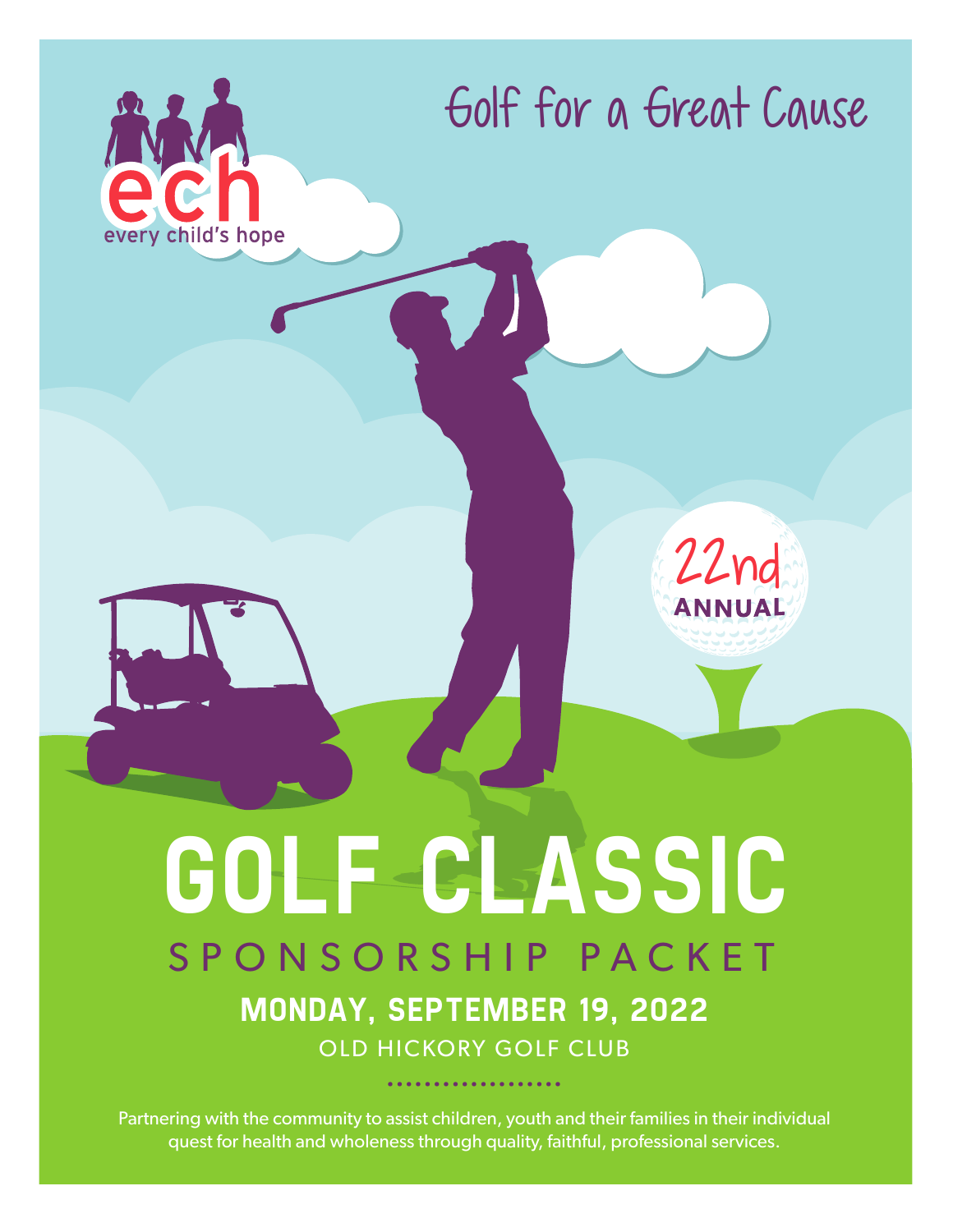# SponsorshipS & Donations

Tax Credits Available! Contact us to see if your business's ECH Golf Classic Sponsorship is eligible.

# **TITLE SPONSOR .......................... \$10,000**

- Title naming rights, "ECH Golf Classic Presented by Company Name"
- Three teams (12 players) in tournament
- Company name/logo on promotional materials, event giveaway
- Opportunity to set up company booth or tent
- Full page program ad
- 4 Hole signs on course

# **FAIRWAY SPONSOR ...................... \$5,000**

- Two teams (8 players) in tournament
- Company name/logo on all promotional materials
- Opportunity to set up company booth or tent
- Full page program ad
- 3 Hole signs on course

# **EAGLE SPONSOR ..........................\$3,500**

- One team (4 players) in tournament
- Full page program ad
- 2 Hole signs on course

# **BIRDIE SPONSOR ..........................\$2,500**

- One team (4 players) in tournament
- Half page program ad
- 2 Hole signs on course

# **AUCTION, RAFFLE AND IN-KIND DONATIONS**

Do you, or your company, have items to donate that we could use in our auction, raffle, or as a prize at the golf tournament? You can support ECH by making an in-kind donation. Recommended items include:

- Sports tickets or memorabilia
- Gift Baskets or Gift Certificates
- Travel or vacation packages
- Services or experience activities

# **AD REQUIREMENTS**

- Full page ad: size: 5w X 8"
- Half page ad: size: 5w x 3.75"
- High resolution, 300 DPI or higher
- PDF, JPG, or PNG file format
- Completed ads must be print-ready with no editing required. Or provide your logo and ECH will design the ad for you.
- All ads are printed in black and white
- Email to: skrieg@echmail.org

*Ad materials must be received by Aug. 19th.*

## **TEE-TIME SPONSORSHIPS**

- Sponsors receive print and verbal recognition at event
- Some sponsorships are limited, please call to confirm your selection

# **PAR-TEE COURSE SPONSORSHIPS**

- Sponsors receive signage at designated area
- Some sponsorships are limited, please call to confirm your selection

# **DRINK CART, MARGARITA SHACK,**

| HOLE-IN-ONE, AND CONTEST \$1,000 |  |
|----------------------------------|--|
|                                  |  |
|                                  |  |
|                                  |  |

# TEAMS & Players

### **Premier Team**

| Team of four plus hole sign |  |
|-----------------------------|--|
| Early Bird price \$1,200    |  |
| After August 1 \$1,300      |  |

# **Early Bird Price through August 1**

| Individual Player  \$275 |  |
|--------------------------|--|

# **After August 1**

| Individual Player  \$300 |  |
|--------------------------|--|

# **HAVE QUESTIONS?**



Call Stacey Krieg at (314) 427-3755 or email skrieg@echmail.org



**Mail donations to:** ECH Every Child's Hope Attn: Stacey Krieg 8240 St. Charles Rock Road St. Louis, MO 63114



**Register online by scanning the QR code.** 



**SCAN M**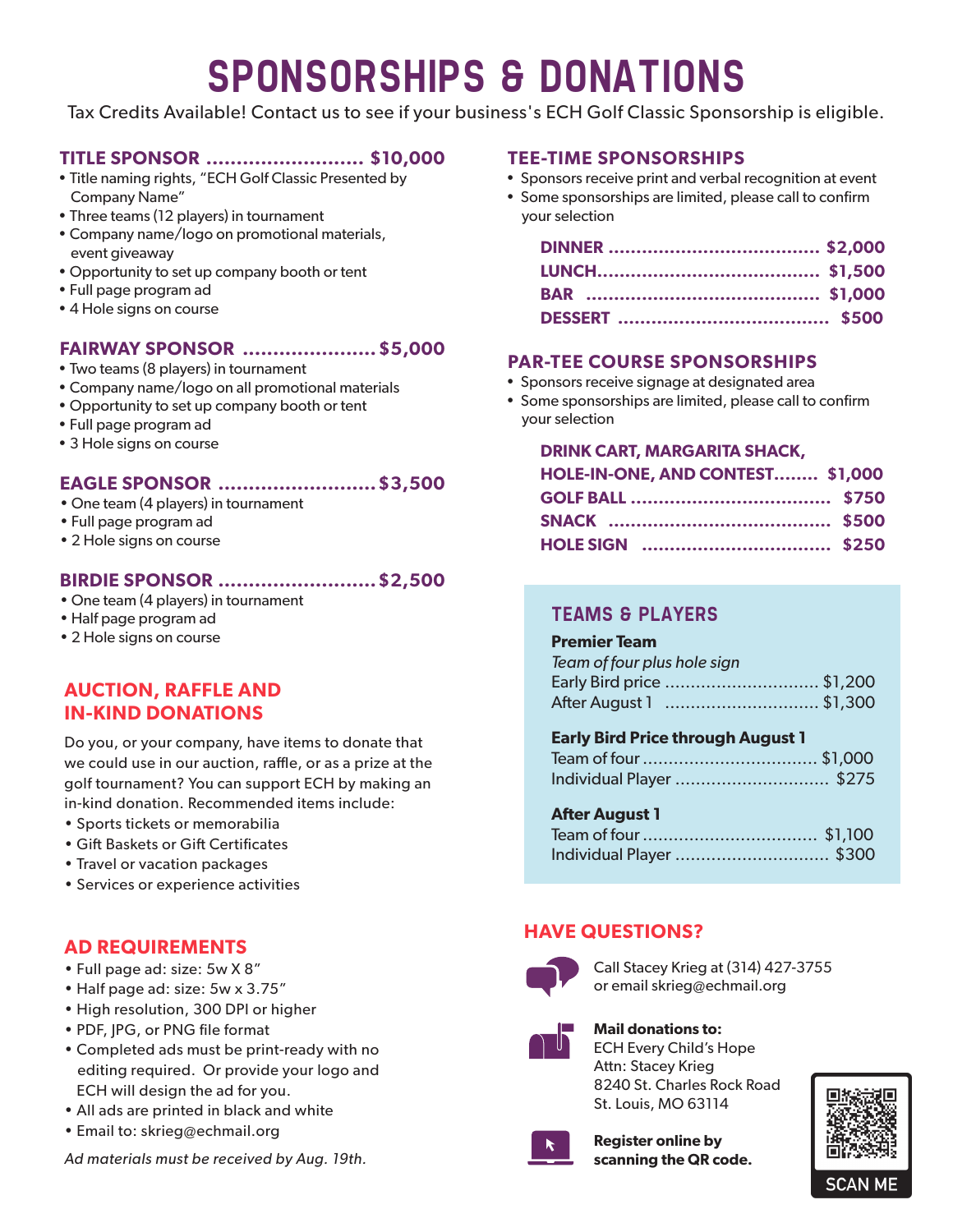# donation & GOlfer registration

Please complete golfer registration on reverse side. Your response is appreciated by August 1, 2022.

# **SPONSORSHIPS AND TICKETS**

# **SPONSORSHIP** (Please check)

### **Tournament Sponsors**

| O \$10,000Title   |  |
|-------------------|--|
| ○ \$5,000 Fairway |  |
|                   |  |
| O \$2,500 Birdie  |  |

#### **Tee-Time Sponsors**

| O \$2,000 Dinner        |  |
|-------------------------|--|
| $\bigcirc$ \$1,500Lunch |  |
|                         |  |
| O \$500 Dessert         |  |

# **Par-Tee Sponsors**

| O \$1,000O Drink Cart |                   |
|-----------------------|-------------------|
|                       | ○ Margarita Shack |
|                       | O Hole-in-One     |
|                       | O Contest         |
| O \$750Golf Ball      |                   |
| O \$500 Snack         |                   |
| ○ \$250 Hole Sign     |                   |
|                       |                   |

## **PLAYER REGISTRATION (Please check)**

| <b>Premier Team</b> (Team of four plus hole sign) |  |  |
|---------------------------------------------------|--|--|
| Early Bird price \$1,200                          |  |  |
| ________ After August 1 \$1,300                   |  |  |
| <b>Early Bird Price through August 1</b>          |  |  |
|                                                   |  |  |
| _______ Individual player \$275                   |  |  |
| <b>After August 1</b>                             |  |  |
|                                                   |  |  |
| _______ Individual player  \$300                  |  |  |
| <b>TOURNAMENT DINNER GUEST</b>                    |  |  |

| I am unable to attend but would like to support |  |
|-------------------------------------------------|--|
| the ECH mission with a donation of \$           |  |

# **TOTAL DUE: \$\_\_\_\_\_\_\_\_\_\_\_\_\_\_\_\_\_\_\_\_\_\_\_\_\_**

| <b>PAYMENT METHOD</b>         |                                                          |                    |
|-------------------------------|----------------------------------------------------------|--------------------|
| <b>Check</b> (payable to ECH) | <b>Credit Card</b> O Visa O Mastercard O AmEx O Discover |                    |
|                               |                                                          | <b>TO REGISTER</b> |
|                               |                                                          |                    |
|                               |                                                          |                    |
|                               |                                                          | <b>SCAN ME</b>     |

# **AUCTION ITEM INFORMATION**

| <b>Item is:</b> O Gift Certificate or Card<br>O Physical Item | Delivery Method: Oltem enclosed | O Item will mailed or hand delivered<br>O Item needs to be picked up |
|---------------------------------------------------------------|---------------------------------|----------------------------------------------------------------------|

**Contact Sarah DeWeese at (314) 427-3755 xt. 299 or sdeweese@echmail.org for pick up/delivery arrangements.**